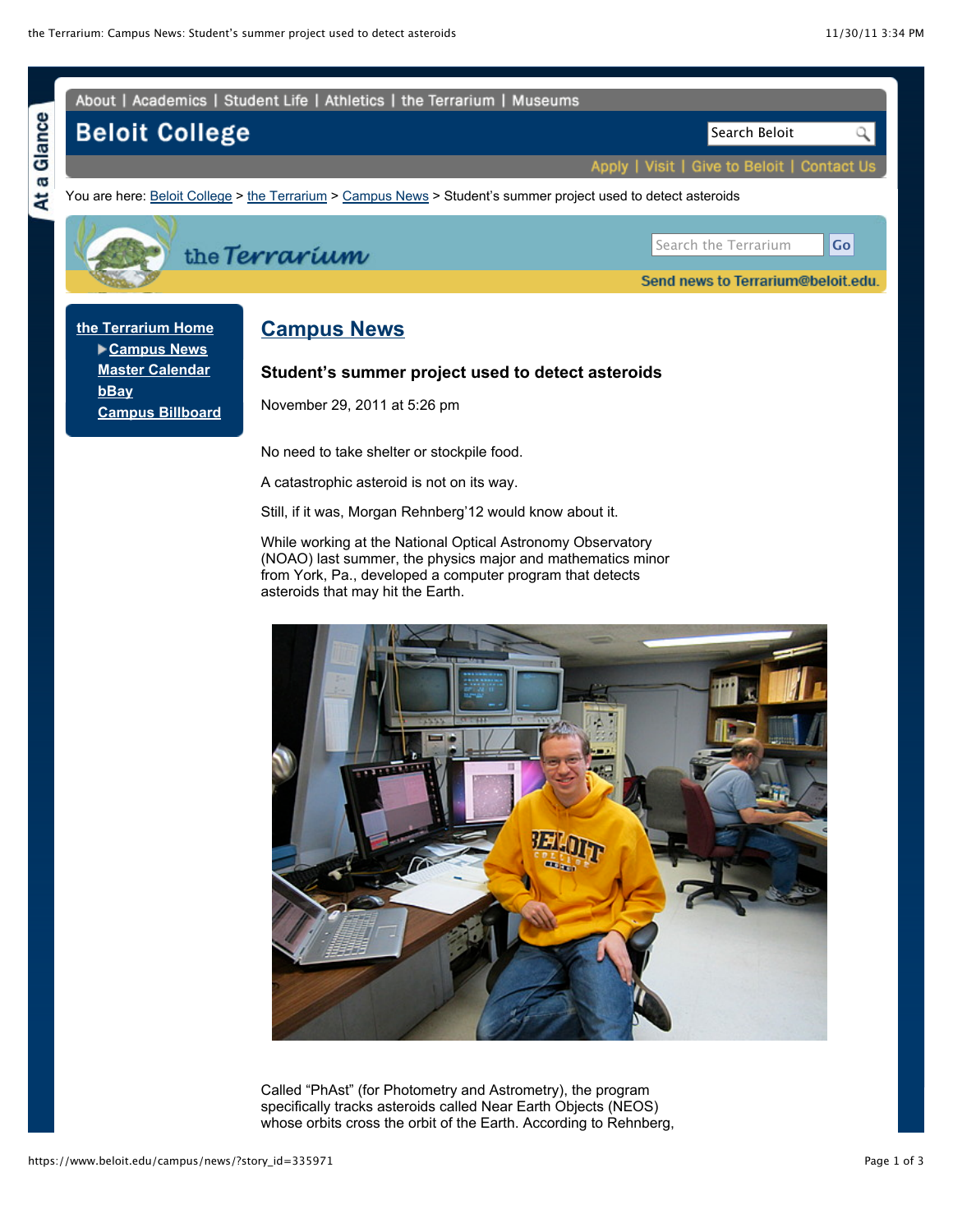NEOs hit the Earth every day, but most are small and burn up in the atmosphere. It is the big asteroids that could potentially harm the Earth − such as the large one that hit Siberia in the early 1900s and subsequently leveled 2,000 square kilometers − that Rehnberg hopes to detect.

Rehnberg said PhAst is helpful because it allows astronomers to study NEOs, figure out how to deflect them from earth, and better understand what materials comprise the objects should scientists want to capture and mine them.

Just last month during a trial run of the software program at Kitt Peak National Observatory near Tucson, Ariz., a NOAO scientist detected a potentially hazardous asteroid. Furthermore, Rehnberg's program correctly computed the position and brightness of the object with half the measurement errors of the previous software.

Unlike other software programs that only obtain one image of an asteroid, Rehnberg's program captures multiple digital images of asteroids that allow astronomers to see movement – the concept is similar to how a flipbook works. Rehnberg's program is also free and available to download on the web, which means anyone can make modifications to it.

 "We've done a good service for the astronomical community by providing software that's free and open-source, so if I made a mistake or someone thinks they can do it better, they can make those changes," he said. "That's really powerful because it invites the opportunity to improve the work collectively."

Rehnberg, who hopes to go on to graduate school for astronomy and planetary science, worked at NOAO as part of a Research Experience for Undergraduates (REU) program, which is supported through the National Science Foundation and aims to teach undergraduates what an astronomical career is really like.

"It's great to get to work one-on-one with leading researchers in the fields of science and engineering and to collaborate with them," he said. "I wouldn't have gotten this opportunity without the assistance of professors here at Beloit, mainly my advisor (Assistant Professor of Physics and Astronomy) Britt Scharringhausen."

Rehnberg's computer program can be found at http://www.noao.edu/noao/staff/mighell/phast.

Return to Campus News

Copyright 2011 Beloit College | 700 College St. Beloit, WI 53511 | 608-363-2000

**Login**